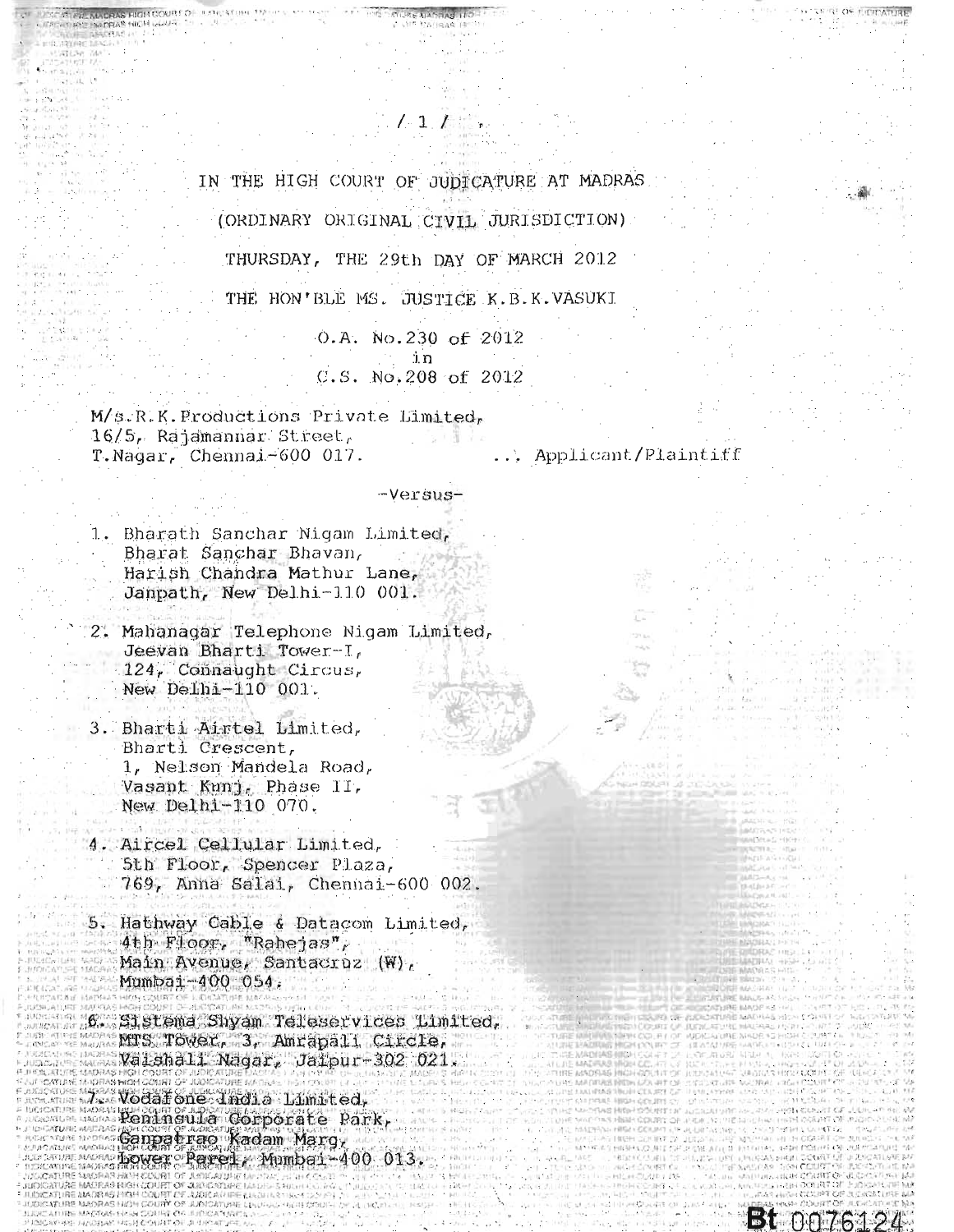8. Idea Cellular Limited, Suman Tower, Plot No. 18, Sector 11, Gandhinagar, Gujarat-382 011.

9. Reliance Communications Limited, Dhirubhai Ambani Knowledge City, Navi Mumbai-400 709.

 $\frac{1}{2}$ 

- 10. Tata Teleservices Limited, Jeevan Bharati Tower I. 10th Floor, 124, Connaught Circus, New Delhi-110 001.
- 11. Tata Teleservices Limited, 2A, Old Ishwar Nagar, Main Mathura Road, New Delhi-110 065.
- 12. O-Zone Networks Private Limited, Ground Floor,  $C-45$ , Green Park, New Delhi-110 016.
- 13. Tikona Digital Networks Private Limited, 3A, 3rd Floor, 'Corpora', L.B.S.Marg, Bhandup (West), Mumbai-400 078.
- 14. BG Broadband India Private Limited, Plot No.54, Marol Industrial Cooperative Area, Off Andheri Kurla Road, Andheri (East), Mumbai-400 059.
- 15. Sify Technologies Limited, 2nd Floor, "TIDEL PARK", No. 4, Canal Bank Road, Chennai-600 113.

16. Ashok Kumar, Unknown Person, India.

17. Ashok Kumar, Unknown Person, India.

18. Ashok Kumar, Unknown Person, India.

19. Ashok Kumar, masUnknown Person, India.

20. Ashok Kumar, Unknown Person, India.

**AS NIGH OCCUP** 

Respondents/Defendants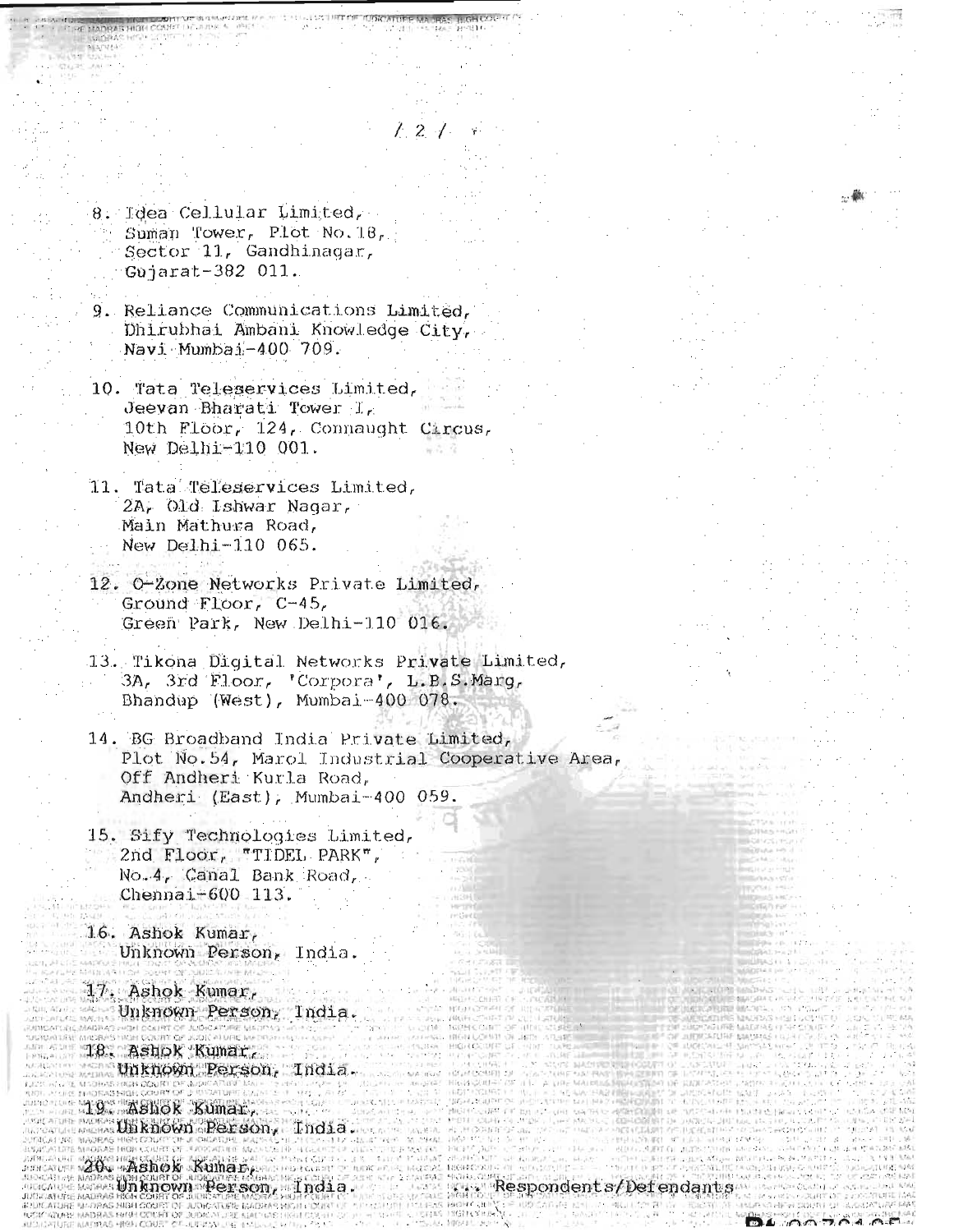Original Application praying that this Hon'ble Court be pleased to grant an order of temporary, interim, ad-interim injunction restraining the respondents/defendants and other unknown persons by themselves, their partners/proprietor, heirs, representatives, successors in business, assigns, distributors, agents or any one claiming through them from in any manner infringing the applicant's copyright in the film/motion cinematographic picture  $"3"$ - bv copving. recording, reproducing  $\overline{\text{or}}$ allowing camcording Ör' communicating or allowing others to communicate or making available or distributing or duplicating or displaying or showing or uploading or downloading or releasing or exhibiting or playing and/or in any manner communicating the applicant's movie  $"3"$  in any manner without a proper license from the applicant or in any other manner which would violate/infringe the applicant's copyright in the said cinematographic film "3" through different mediums including CD, DVD, Blu-ray disc, VCD, cable TV, Direct to  $s$ ervices, internet services, multimedia messaging home services. pen drives, hard drives, tapes, Conditional Access Systems or in any other like manner whatsoever pending disposal of the suit.

This Original Application coming on this day before this court for hearing in the presence of Mr.A.A.Mohan, Advocate for the applicant herein, and upon reading the Judges Summons and the affidavit of L.H.Harish Ram, filed herein and the plaint, it is ordered as follows:-

That I. Bharath Sanchar Nigam Limited, Bharat Sanchar Bhavan, 2. Mahanagar Telephone Nigam Limited, Jeevan Bharti.  $Power-1 = 3.$ Bharti Airtel Limited, Bharti Crescent, 4 Aircel Celiular Limited, 5. Hathway Cable & Datacom Limited 6. Sistema Shyam Teleservices Limited, / Vodatone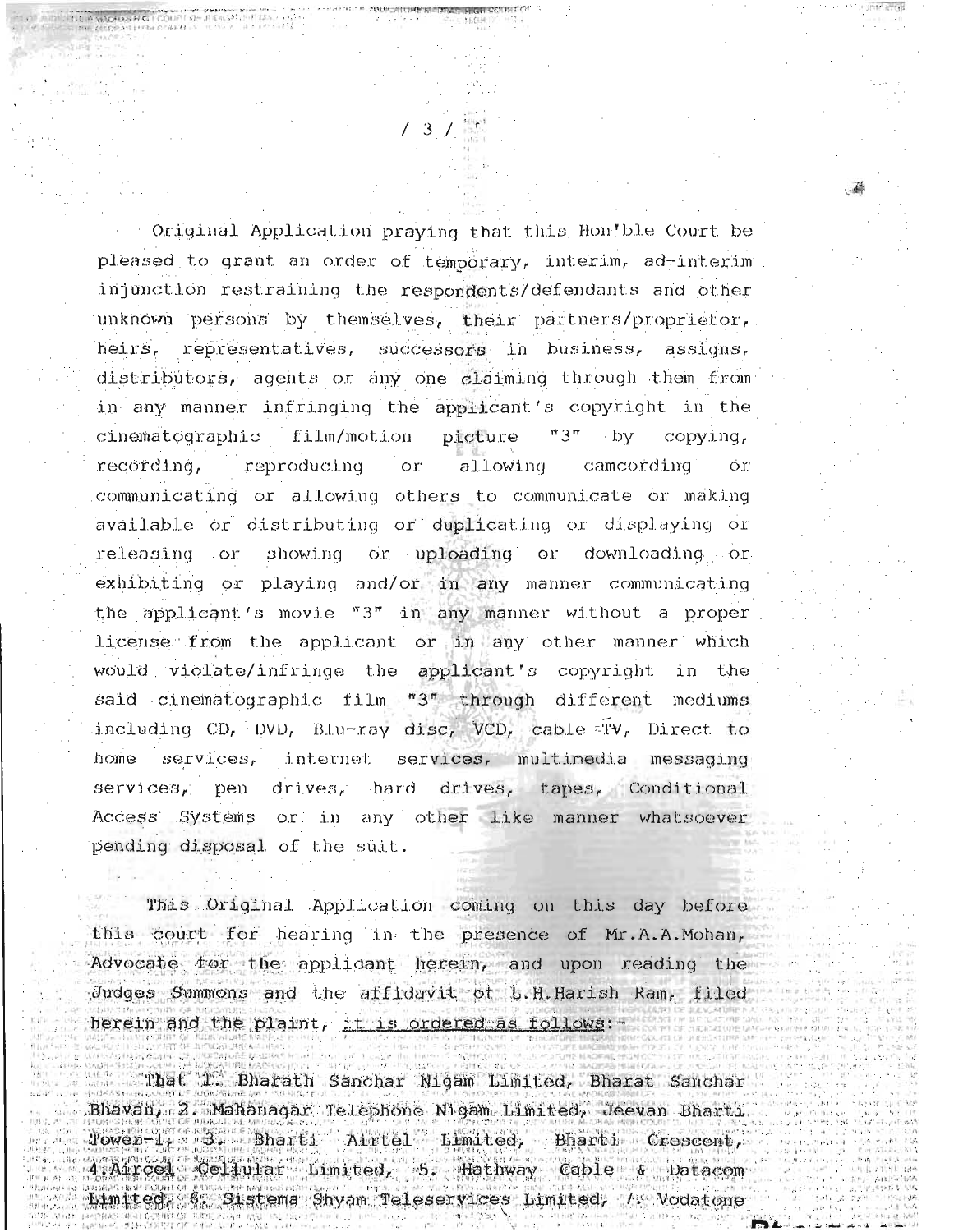India Limited, 8. Idea Cellular Limited, 9. Reliance Communications Limited.  $10.$ Tata Teleservices Limited, Jeevan Bharti Tower-1, 11. Tata Teleservices Limited, 12, 0-Zone Networks Private Limited, 13. Tikona Digital Networks. Private Limited, 14.BG Broadband India Private Limited, 15. Sify Technologies Limited, 16. Ashok Kumar, 17. Ashok Kumar, 18. Ashok Kumar, 19. Ashok Kumar, 20. Ashok Kumar respondents/defendants herein, and other unknown the. persons by themselves, their partners/proprietor, heirs, representatives, successors business,  $i<sub>n</sub>$ assigns, distributors, agents or any one claiming through them be. and are hereby restrained by an order of interim injunction until turther orders of this Court from in any manner infringing the applicant's copyright in the cinematographic film/motion picture " $3^{\pi}$  by copying, recording, reproducing or allowing camcording or communicating or allowing others or making to communicate available or distributing or releasing duplicating or displaying or οr showing  $O<sub>1</sub>$ uploading or downloading or exhibiting or playing and/or in any manner communicating the applicant's movie "3" in any manner without a proper license from the applicant or in any other manner which would violate/infringe the applicant's copyright in the said cinematographic film "3" through different mediums including CD, DVD, Blu-ray disc, VCD, cable TV, Direct to home services, internet services, multimedia messaging services, pen drives, hard drives, tapes, Conditional Access Systems or in any other like manner whatsoever.

 $4 \pm 1$ 

2. That the private notice of this Original Application is ordered to the respondents for the hearing on 18.04.2012.

 $3$ , Anat the applicant/plaintiff herein, be and is hereby permitted to publish the John Doe injunction order passed today, in the newspapers both Tamil and English having wide circulation so as to make all the concerned,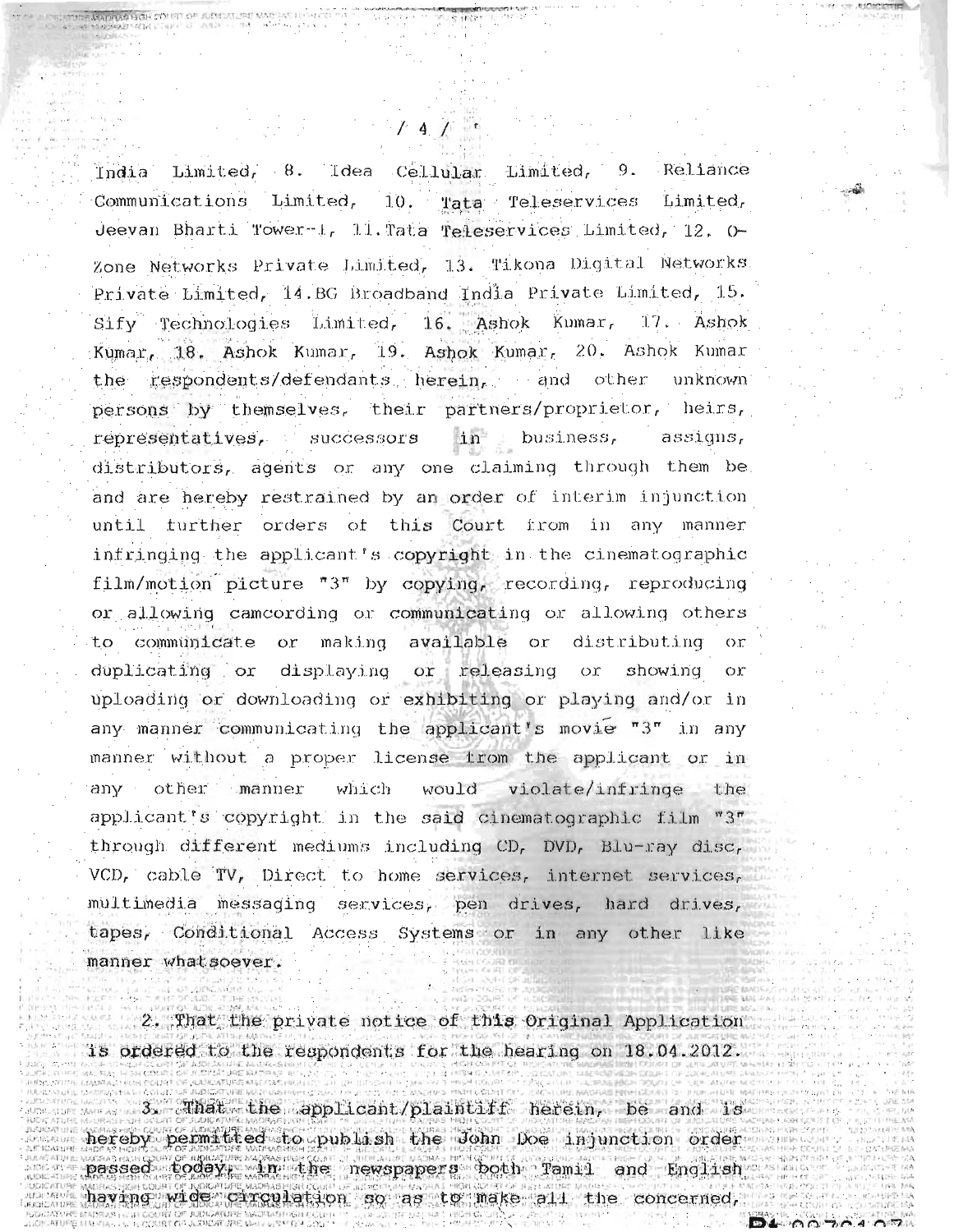aware of this order.

4. That this 0.A. No.230 of 2012 be posted  $_{\rm on}$  $18,04.2012.$ 

WITNESS THE HON'BLE THIRU M.YUSUF EQBAL, THE CHIEF. JUSTICE, HIGH COURT AT MADRAS AFORESAID, THIS THE 29th DAY OF MARCH 2012.

ASSISTANT REGISTRAR (O.S.II)

 $Sd/-$ 

//CERTIFIED TO BE A TRUE COPY//

29 THE DAY OF MAIL DATED THIS

 $2012.$  $\sigma$ -Joyandurly

COURT OFFICER.

From 25th September 2008 the Registry is issuing certified copies of the Orders/Judgments/Decree in this format.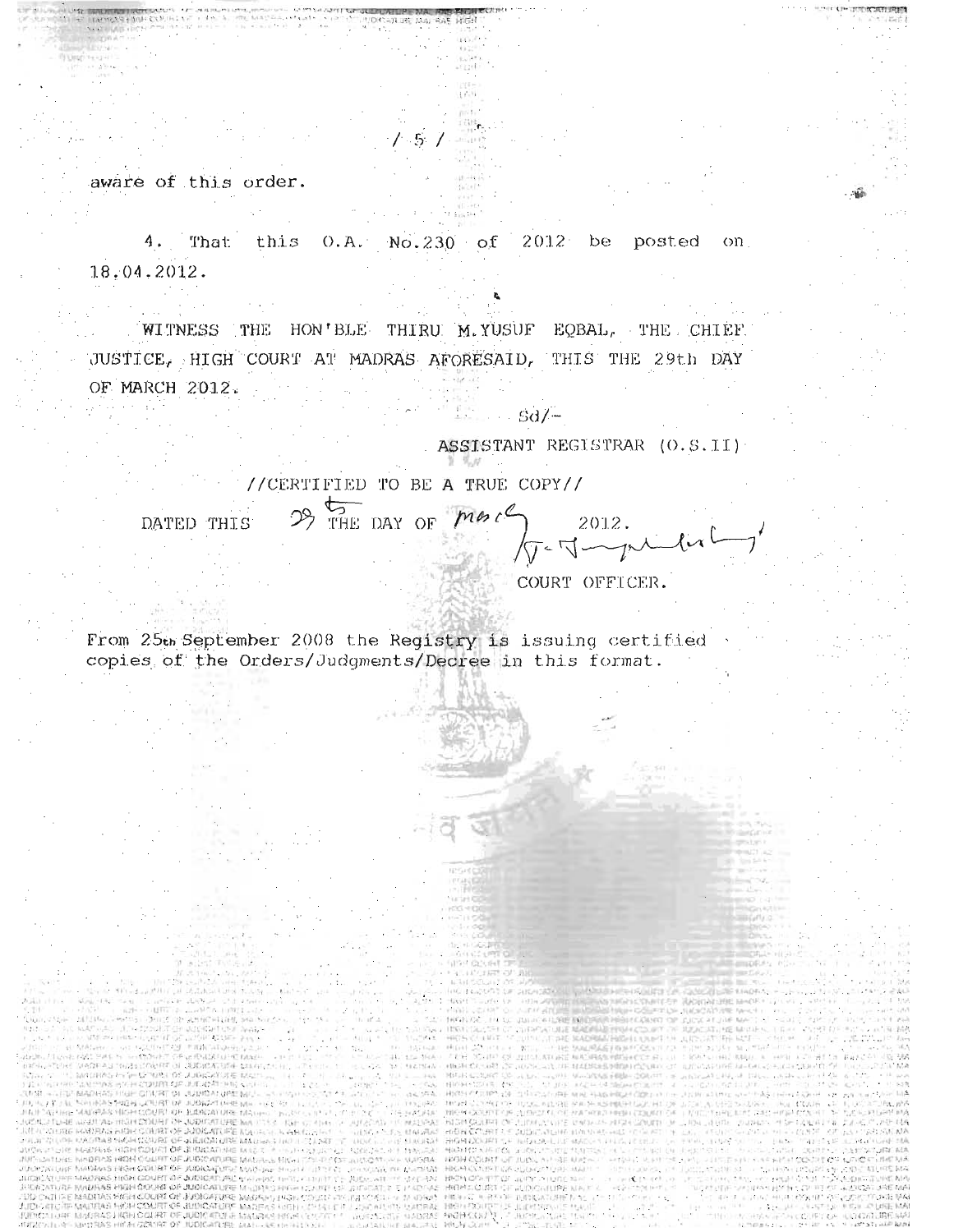## $R-29.03.2012$  $T-29.03.2012$

il.

**HOPE COLIFFI** 

**GAERIAS HYSH LON.FEE** 

NATION CONTINUES IN **IAS MOH COUR 45 FIELH COURT** 

IL MADRAS HIDELOOMEEN " AURORI ISL<br>IL MADRAS HIDELOOMEEN " AURORI ISLE<br>IF NADRAS HIGELOOMEEN - EANGATUEF

 $\overline{\Omega}$ 

OF JULI

ALENCIAN

KLY

0.A. No.230 of 2012 in C.S. No.208 of 2012

ORDER

6

DATED: 29.03.2012

 $87 - 14$ 

THE HON'BLE MS. JUSTICE K.B.K.VASUKI

FOR APPROVAL: 29.3.2012

APPROVED ON: 29.3.2012

**URBEARAN** 

**JUNEATURE MATERS** コナトロンド

**DA** 0070100